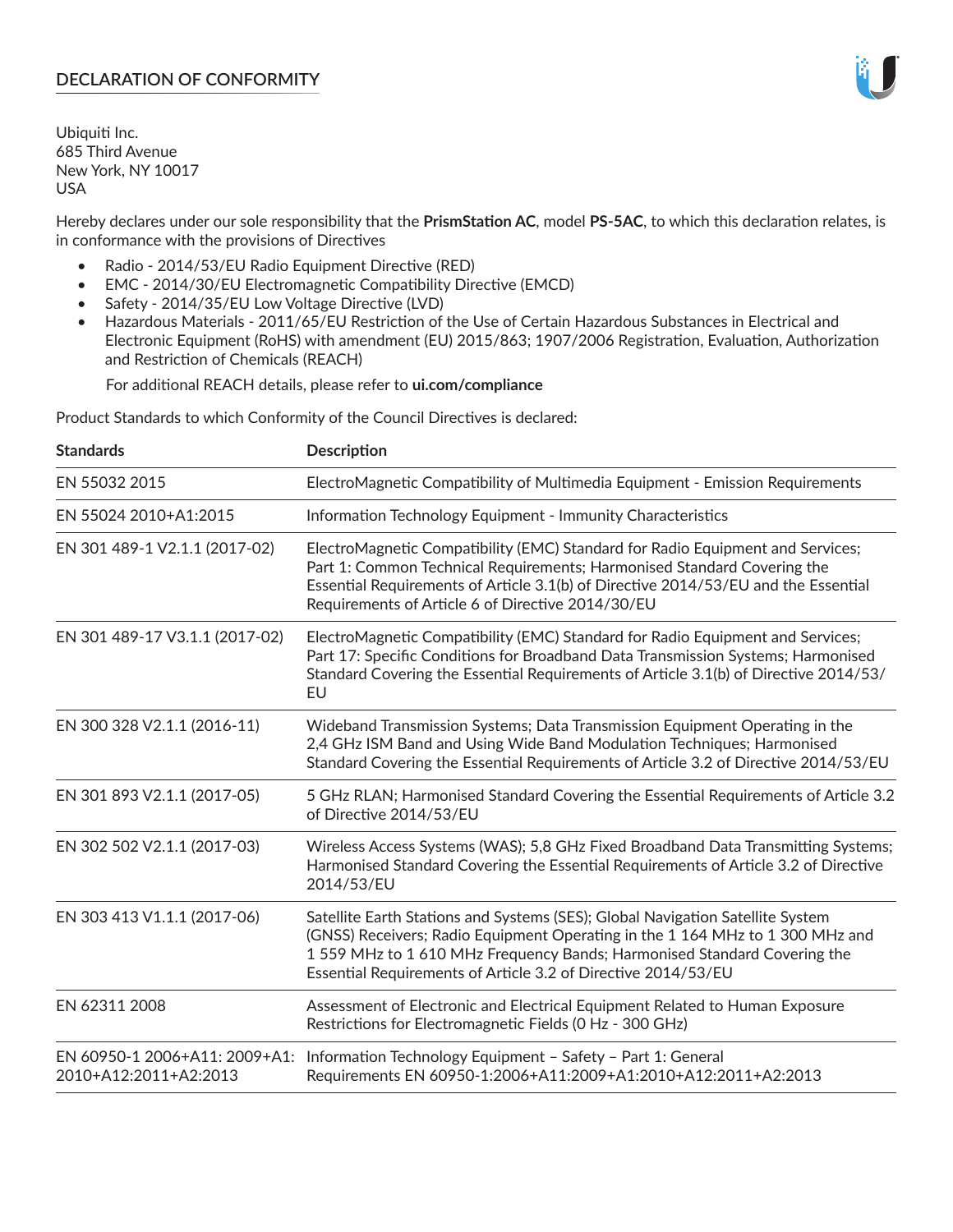

**Standards Description**

# CE Marking

 $C \in$ 

 $772$ ak m. Fail

Mark Feil Compliance Manager October 16, 2019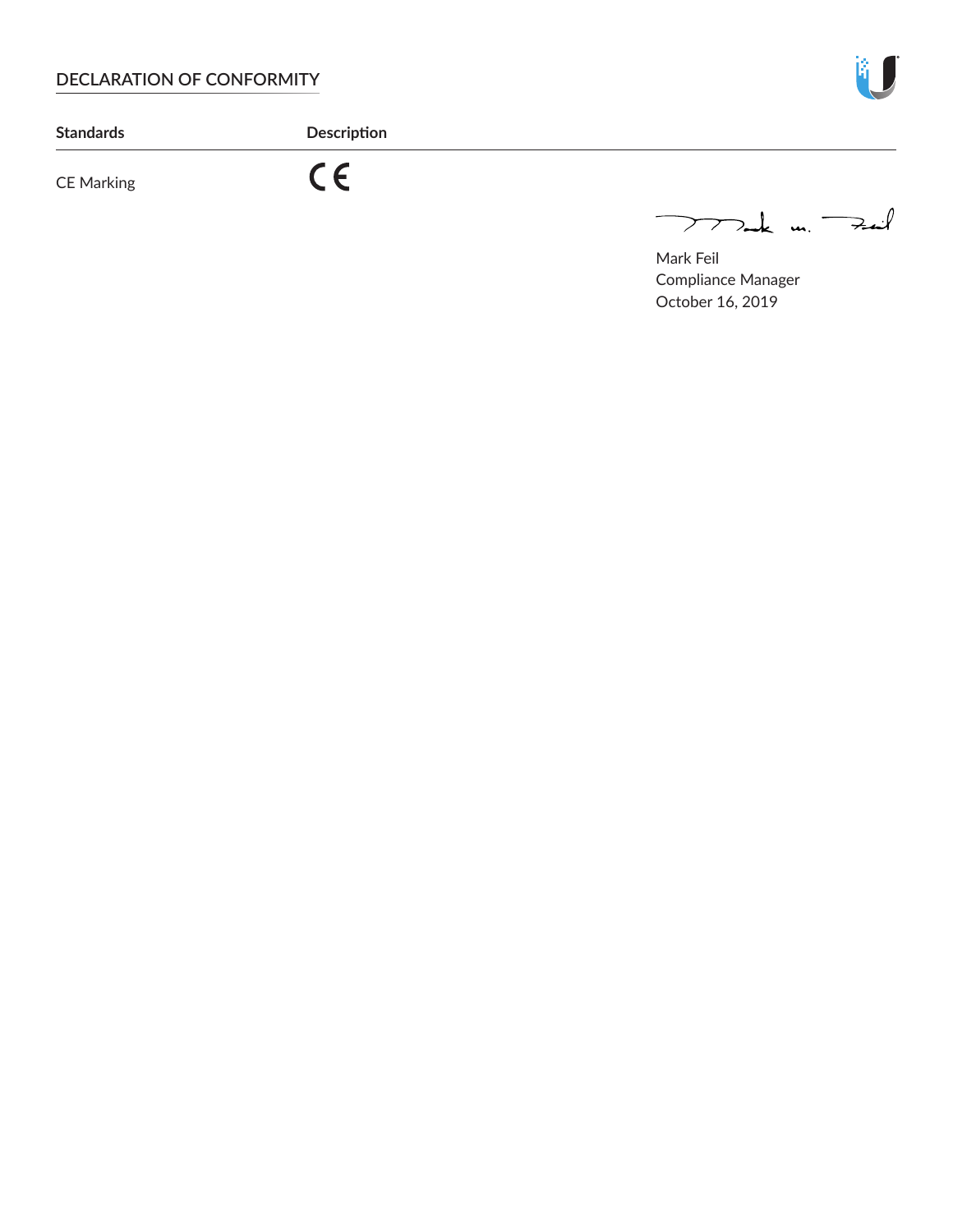

# **български** [Bulgarian]

С настоящото Ubiquiti декларира, че това устройство PS-5AC е в съответствие със съществените изисквания и други приложими разпоредби на Директиви 2014/53/EC, 2014/30/ЕС, 2014/35/ЕС.

# **Hrvatski** [Croatian]

Ubiquiti ovim putem izjavljuje da je ovaj uređaj PS-5AC sukladan osnovnim zahtjevima i ostalim bitnim odredbama Direktiva 2014/53/EU, 2014/30/EU, 2014/35/EU.

# **Čeština** [Czech]

Ubiquiti tímto prohlašuje, že toto PS-5AC zařízení, je ve shodě se základními požadavky a dalšími příslušnými ustanoveními směrnic 2014/53/EU, 2014/30/EU, 2014/35/EU.

# **Dansk** [Danish]

Hermed, Ubiquiti, erklærer at denne PS-5AC enhed, er i overensstemmelse med de væsentlige krav og øvrige relevante krav i direktiver 2014/53/EU, 2014/30/EU, 2014/35/EU.

# **Nederlands** [Dutch]

Hierbij verklaart Ubiquiti, dat deze PS-5AC apparaat, in overeenstemming is met de essentiële eisen en de andere relevante bepalingen van richtlijnen 2014/53/EU, 2014/30/EU, 2014/35/EU.

# **English**

Hereby, Ubiquiti, declares that this PS-5AC device, is in compliance with the essential requirements and other relevant provisions of Directives 2014/53/EU, 2014/30/EU, 2014/35/EU.

# **Eesti keel** [Estonian]

Käesolevaga Ubiquiti kinnitab, et antud PS-5AC seade, on vastavus olulistele nõuetele ja teistele asjakohastele sätetele direktiivide 2014/53/EL, 2014/30/EL, 2014/35/EL.

# **Suomi** [Finnish]

Täten Ubiquiti vakuuttaa, että tämä PS-5AC laite, on yhdenmukainen olennaisten vaatimusten ja muiden sitä koskevien direktiivien 2014/53/EU, 2014/30/EU, 2014/35/EU.

# **Français** [French]

Par la présente Ubiquiti déclare que l'appareil PS-5AC, est conforme aux exigences essentielles et aux autres dispositions pertinentes des directives 2014/53/UE, 2014/30/UE, 2014/35/UE.

# **Deutsch** [German]

Hiermit erklärt Ubiquiti, dass sich dieses PS-5AC Gerät, in Übereinstimmung mit den grundlegenden Anforderungen und den anderen relevanten Vorschriften der Richtlinien 2014/53/EU, 2014/30/EU, 2014/35/EU befindet.

# **Ελληνικά** [Greek]

Δια του παρόντος, Ubiquiti, δηλώνει ότι αυτή η συσκευή PS-5AC, είναι σε συμμόρφωση με τις βασικές απαιτήσεις και τις λοιπές σχετικές διατάξεις των οδηγιών 2014/53/EE, 2014/30/EE, 2014/35/EE.

# **Magyar** [Hungarian]

Ezennel Ubiquiti kijelenti, hogy ez a PS-5AC készülék megfelel az alapvető követelményeknek és más vonatkozó 2014/53/ EU, 2014/30/EU, 2014/35/EU irányelvek rendelkezéseit.

# **Íslenska** [Icelandic]

Hér, Ubiquiti, því yfir að þetta PS-5AC tæki er í samræmi við grunnkröfur og önnur viðeigandi ákvæði tilskipana 2014/53/ ESB, 2014/30/ESB, 2014/35/ESB.

# **Italiano** [Italian]

Con la presente, Ubiquiti, dichiara che questo dispositivo PS-5AC, è conforme ai requisiti essenziali ed alle altre disposizioni pertinenti delle direttive 2014/53/UE, 2014/30/UE, 2014/35/UE.